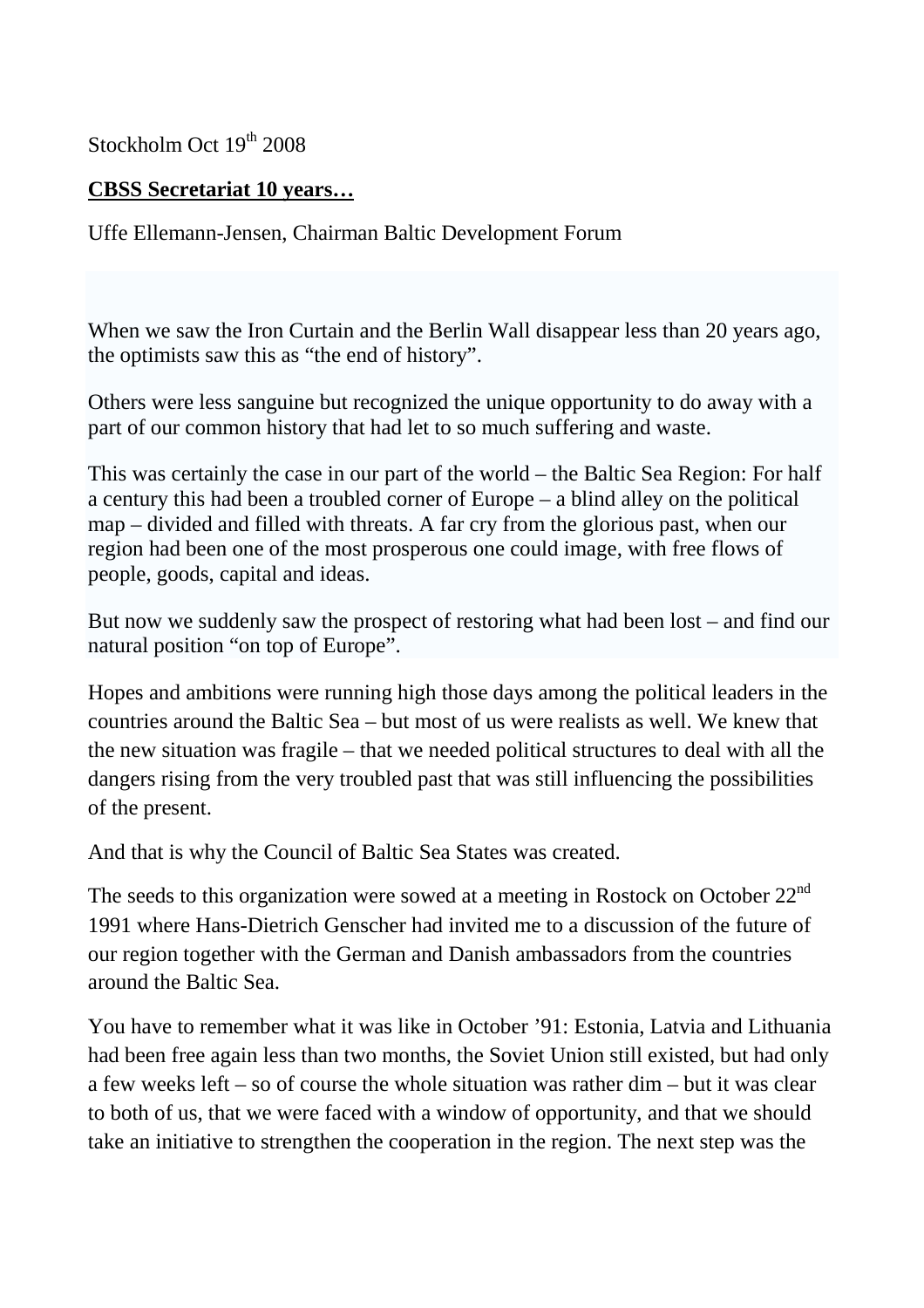conference in Copenhagen five months later, when the CBSS was officially established.

In the beginning it was just a name and a loose structure. But the *raison d'etre* with this new organisation was very clear – and had been excellently expressed by Winston Churchill much earlier: "*To jaw-jaw is always better than to war-war"*: We should create a place where former adversaries in this tense region had to sit together and discuss matters of mutual interest.

The situation in our region was very fragile indeed: The three Baltic countries and Poland had only recently escaped from the claws of Soviet oppression and were scared and touchy – and Russia was a very new and shaky entity – so there were lots of pitfalls in the situation that might turn over the positive development we had seen with the end of the cold war.

Therefore we established a "talking shop" where all countries around the Baltic Sea should sit down together and *talk* about common problems – and common possibilities. And as all of you know the agenda was soon filled with a lot of matters that called for regional solutions.

It took some years before the CBSS got its own permanent secretariat – and competition was fierce when the site should be chosen. Stockholm won. And I see a symbolic value in Strömsborg – situated in the middle of a whirling stream that feeds right into the Baltic Sea, and has become such a clean source of water that salmon is once again going this way…

Last year the question was raised whether the CBSS had outlived its original purpose. Since the creation of the council we had seen the political map of the region change rapidly – most significantly when the EU had brought in as members first Sweden and Finland, and then Poland, Estonia, Latvia and Lithuania. The latter four had joined NATO as well. High economic growth as well as peace and stability characterized the situation around the Baltic Sea. So perhaps there were no longer any sensible use for a thing like the CBSS? Or so the argument went…

Well – once again we have witnessed how fast things can be turned upside down in the World.

The international situation has changed dramatically in the last two months – first with the war in Georgia, then with the financial crisis that at a point threatened to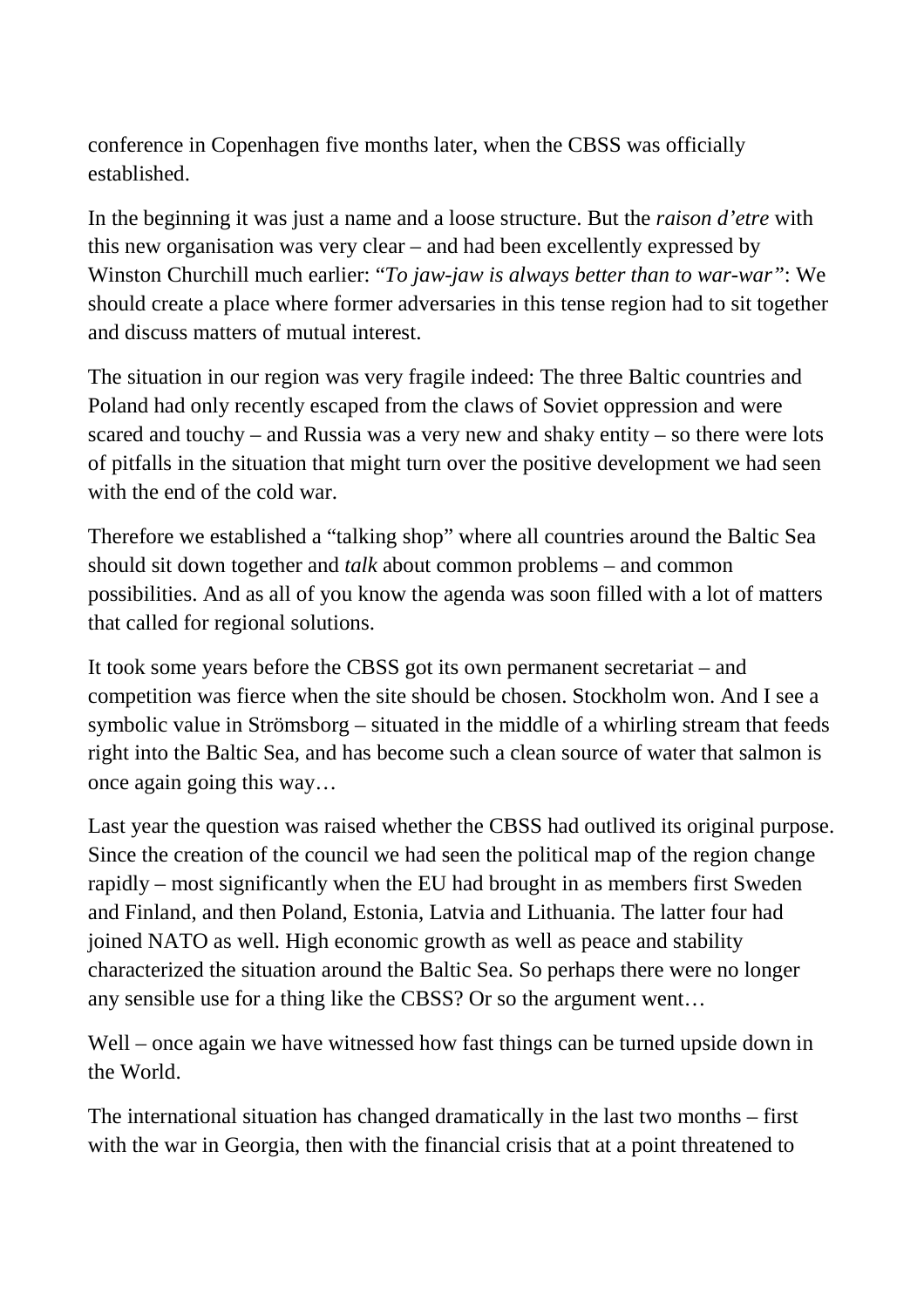develop into a meltdown of structures that had been the basis for the high growth. The war in Georgia has raised new fears in our region – or rather: *old* fears have returned – and at the same time the impact of the financial crisis will be immensely felt in our region.

With regard to the new insecurity there has been some talk of the need for a new security structure in Europe. I believe that if all countries would live up to their old commitments this discussion would be superfluous. The Helsinki Process that ran for so many years gave us a set of rules on how states should treat each other as well as their own citizens. This is the kind of structure I wish to see respected not only in our region but in Europe as a whole. I do not want to see a return to a situation where big countries regard it as their right to establish "spheres of interest" around their borders by instigating fears among smaller neighbors. That kind of behavior belongs to the past. And it should be challenged wherever it happens. This is not the time to gloss over facts for the fear of ruffling feathers and sensitivities. This is the time to speak out in support of democracy and the rule of law as a necessary basis for continued growth and stability.

The financial crisis should remind all of us how deeply rooted the interdependence has become – not least in our part of the world. An important element of the crisis is lack of trust – be that trust in the solidity of a bank or trust in the way in which a state deals with its international obligations – and this again should be a lesson to take the utmost care in nurturing confidence – and restoring it when it has been damaged.

And *confidence* is established through jaw-jaw – not through war-war – to paraphrase the remark of Churchill that I referred to earlier.

We need to *talk* together in order to build positions that establish trust rather than fear. And the CBSS is one of the fora that can be used to keep the lines of communications open in a time when too many are talking about breaking contacts.

Our region has so many possibilities. And it is faced with so many problems that demands cooperation.

The fate of the Baltic Sea itself is one of the most pressing: The threats against the environment of our beautiful sea has become visible. The call for common energy solutions as well – whether it has to do with getting rid of outdated technologies or with finding new ways of producing and distributing energy. All this is not new. It has been on our common agenda for quite some time. But what *is* new is that we